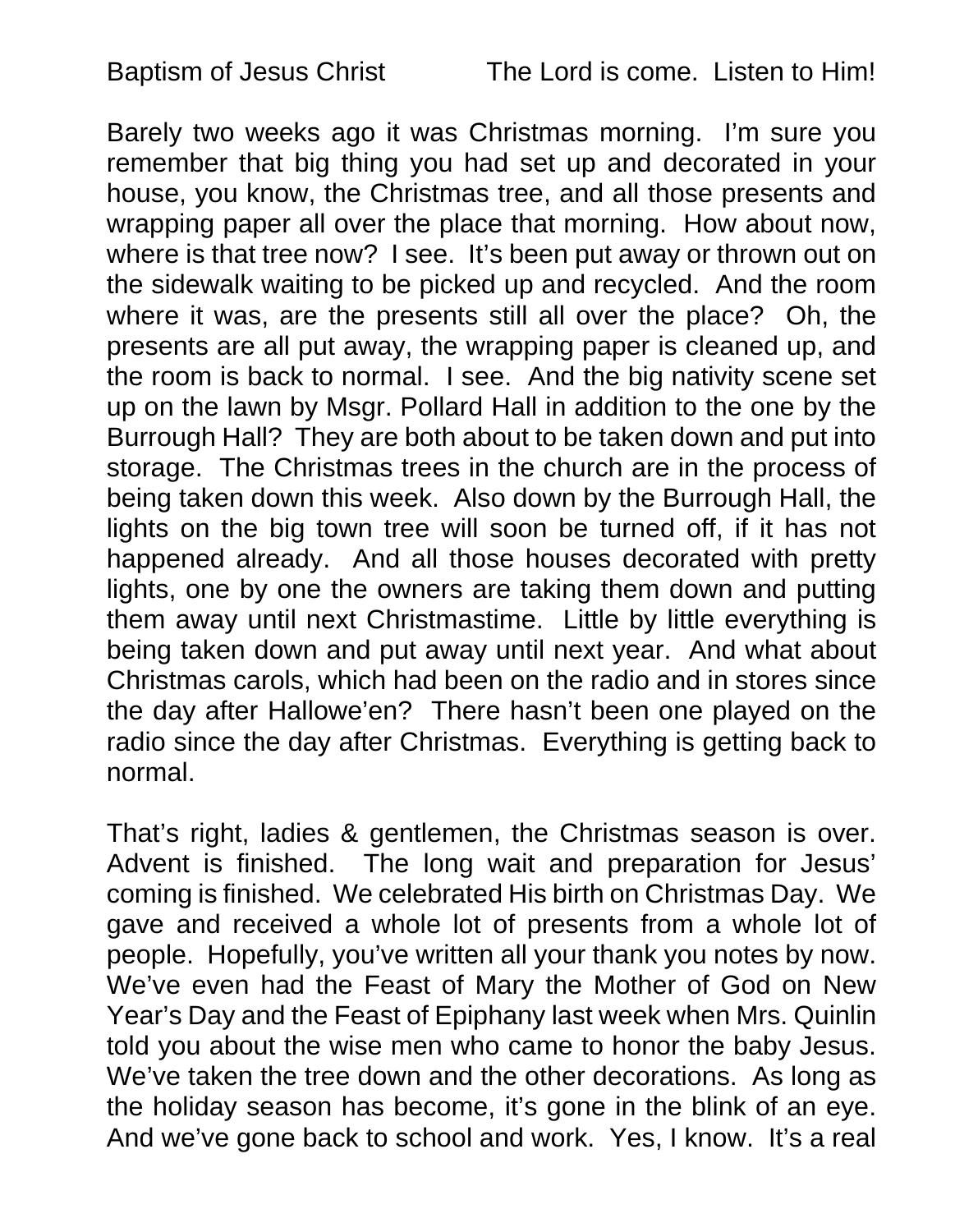bummer when Christmas is over, isn't it? But it's *time* for it. Christmas will come again (in just 50 weeks). For now it's *time* to get back to regular life.

In the Church too, it's time to get back to normal. That means it's time to get back to the *teachings* of Jesus, to *listening* to Jesus. In the Church, when it's not a special holy season or feast, remember that the Church calls it Ordinary Time, which starts next week with the Second Sunday in Ordinary Time. But what really is the first Sunday in Ordinary time is called the Baptism of Jesus Christ, which is the beginning of his ministry. We celebrate that day today.

Our first reading comes from the Old Testament, from the book of Isaiah. That's right, we're back to Isaiah, back to normal. There are four sections in the book of Isaiah called the Suffering Servant Songs. These sections talk about a special chosen servant of God who will gather the people of Israel and be a light to all nations, being faithful to God through suffering and death. Does that sound familiar, the suffering and dying for us part? Might Isaiah be talking about Jesus, who suffered and died for us? And remember that Isaiah lived more than 700 years before Jesus was born. So how could he know about who Jesus would be and what He would do? Well, remember that Isaiah was a prophet. And again, ladies & gentlemen, prophets were people who heard the word of God and told it to the people.

A reading from the book of the prophet Isaiah (Isa 42:1-2, 4, 6-7).

Here is my servant! I have made him strong. He is my chosen one, and I am pleased with him. ¶ I will give him my Spirit, and he will bring justice to the nations. He won't shout or yell or call out in the streets. He won't give up until he brings justice to all on earth, and people in foreign lands long for his teaching. ¶ I, the Lord, choose you because of my kindness, and I am here at your side. I created and appointed you to bring light and my promise of hope to the nations. You will give sight to the blind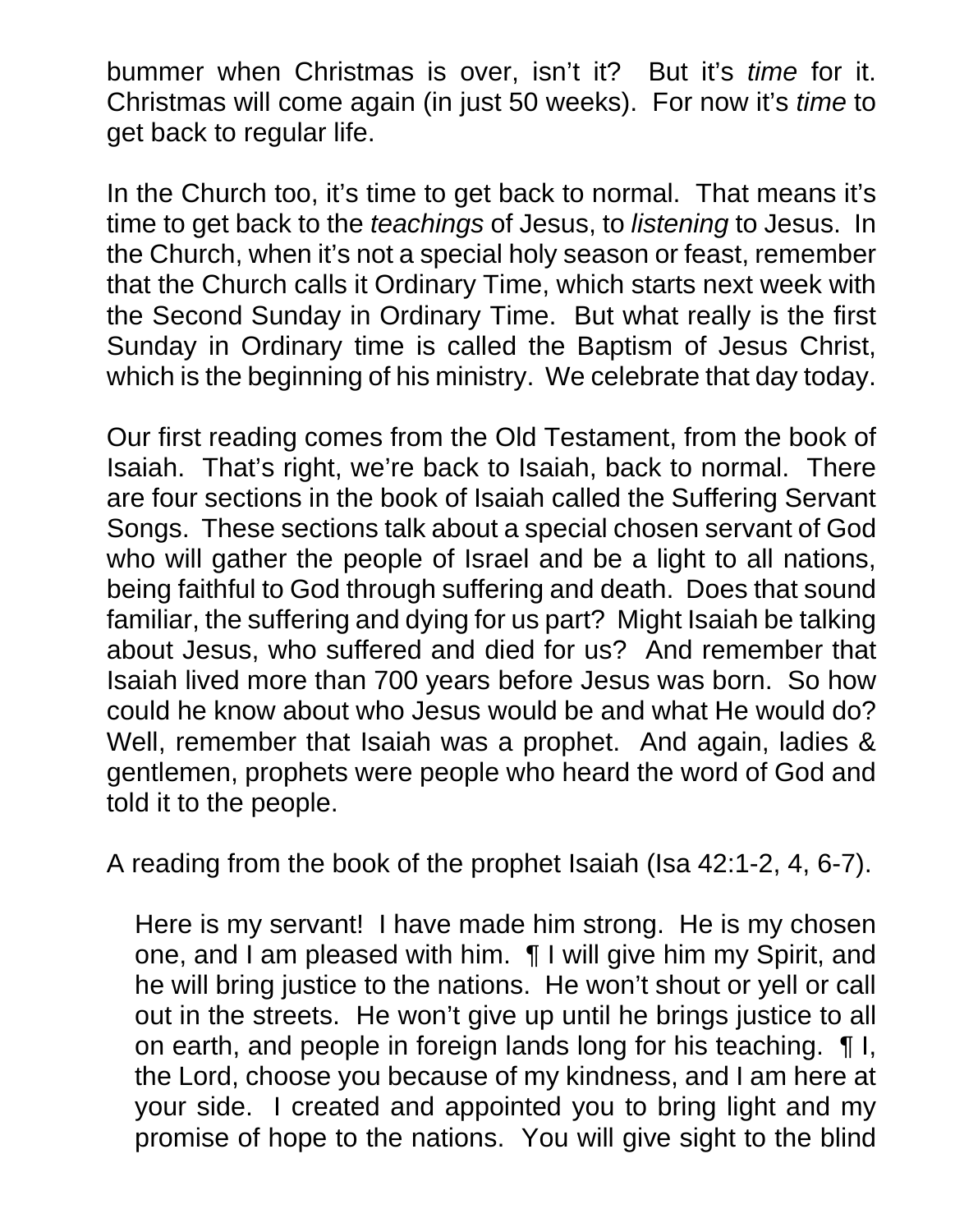and set prisoners free from the dark dungeons. ¶ The word of the Lord.

So what does Isaiah say about the servant. "He is my chosen one, and I am pleased with him," "…he will bring justice to nations." It sure sounds a lot like Jesus. We as *Christians* believe that the servant in Isaiah's book is indeed Jesus as He begins His ministry with His baptism. During Jesus' time on this earth He did show that He certainly could be Isaiah's suffering servant. He brought sight to the blind and freedom to prisoners of darkness. And he suffered for the sins of all people. OR could Isaiah be referring to you or me? Did any of you notice the change in the pronouns during the reading? "*He* is my servant…*He* is my chosen one…I will give *him* my spirit…" Then all of a sudden, "I, the Lord, choose *you*…I am here at *your* side…I created and appointed *you*…" So whom is Isaiah talking about, Jesus or you and me, or perhaps both?

We turn now to today's responsorial psalm (Psalm 29:3-4,9-10)

The Lord will bless His people with peace.

*The Lord will bless His people with peace.* 

The voice of the Lord echoes over the oceans. He thunders above the roar of the raging seas, and his voice is mighty and marvelous.

*The Lord will bless His people with peace.* 

The glorious Lord God thunders above the roar of the raging seas, and the temple is filled with shouts of praise. The Lord rules on his throne, king forever.

*The Lord will bless His people with peace.*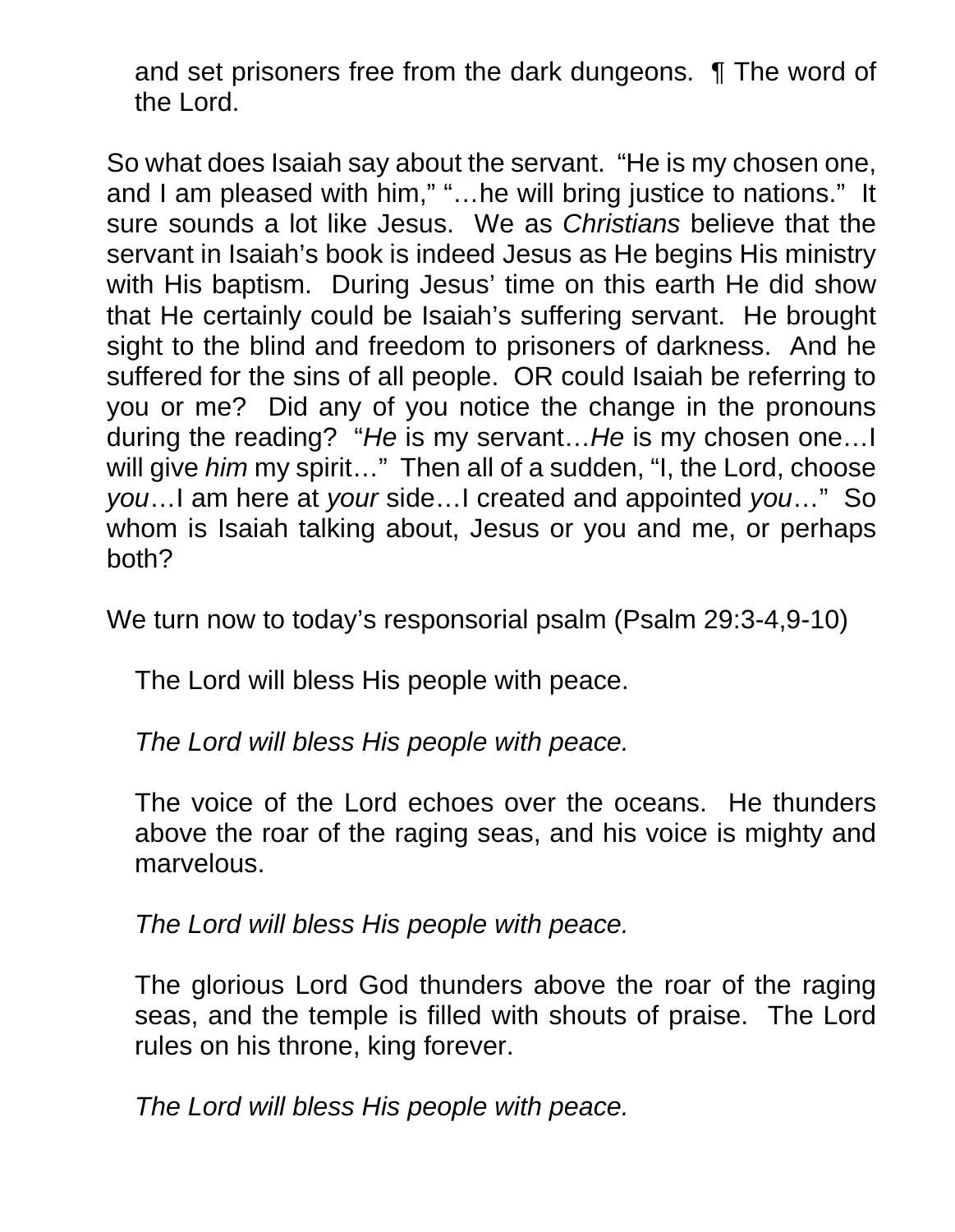The psalmist tells us that God's voice is the mighty thunder, making mountains tremble with fear, shaking the desert. It is so powerful that it drowns out the noise of the raging sea. The power of God's word can overshadow everything…if you listen to it. This is not the only time in today's scripture that we hear about the voice of God. Wait for it.

The second reading today comes from the Acts of the Apostles, which is the story of the early Church right after Jesus died. We read a lot from the Acts of the Apostles during the Easter Season, which is still about 3 months from now (*only* 3 months!). In today's reading from Acts, St. Peter speaks to Cornelius and his relatives and friends just before the Holy Spirit comes down upon them on the first Pentecost.

A reading from the Acts of the Apostles (Acts 10:34-38).

Peter said to Cornelius and his household: "Now I am certain that God treats all people alike. God is pleased with all who worship Him and do right, no matter what nation they come from. This is the same message that God gave to the people of Israel (REMEMBER THE READING FROM ISAIAH), when He sent Jesus Christ, the Lord of all, to offer peace to them. ¶ "You surely know what happened everywhere in Judea. It all began in Galilee after John had told everyone to be baptized. God gave the Holy Spirit and power to Jesus from Nazareth. He was with Jesus, as he went around doing good works and healing everyone who was under the power of the devil." ¶ The word of the Lord.

St. Peter's talk with Cornelius is important for two reasons. First, he tells us that Jesus came not only for the Jews, but for all people, anyone with a good heart. How do you think Peter knew this? Well, he learned it directly from Jesus. But what did Isaiah just say about Jesus, er, the suffering servant? "He won't give up until he brings justice to *all* on earth." Second, St. Peter explains to us that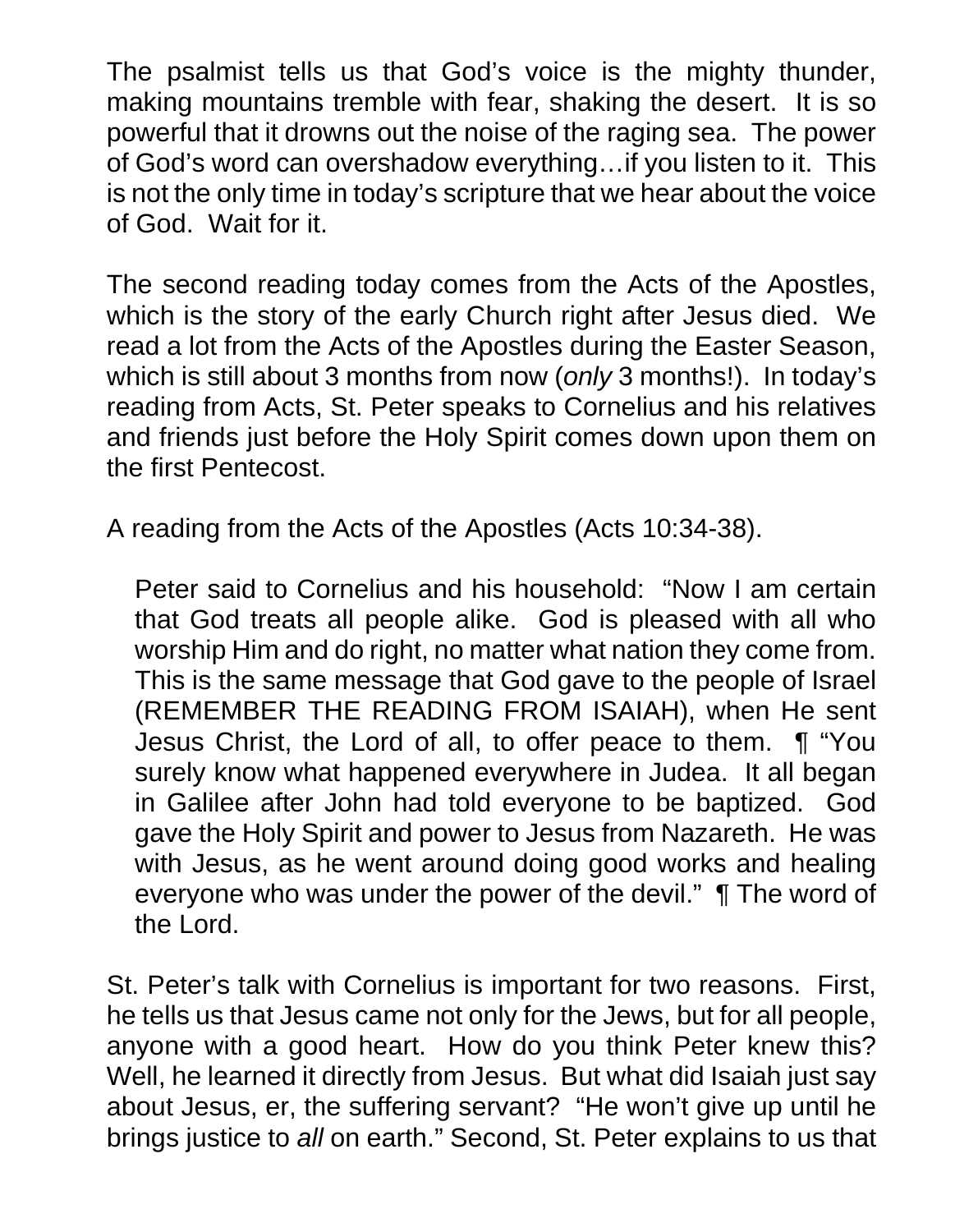Jesus showed us that God's message was one of peace and love, a message which begins in the Jordan River when St. John baptizes Jesus, which is what today's Gospel reading is all about. Today's reading from St. Luke is actually one of the best examples of how we can hear the word of God through the gospel.

Alleluia, Alleluia. *Alleluia, Alleluia.*

John said: One mightier than I is coming; He will baptize you with the Holy Spirit and with fire.

## *Alleluia, Alleluia.*

A reading from the holy gospel according to Luke (Luke 3:15-16, 21-22).

Everyone became excited and wondered, "Could John be the Messiah?" ¶ John said, "I am just baptizing you with water. But someone more powerful is going to come, and I am not good enough even to untie his sandals. He will baptize you with the Holy Spirit and fire. ¶ After everyone else had been baptized, Jesus himself was baptized. As He prayed, the sky opened up, and the Holy Spirit came down upon Him in the form of a dove. A voice from heaven said, "You are My own dear Son, and I am pleased with You." ¶ The gospel of the Lord.

So the people asked if John the Baptist was the Messiah, which is the Hebrew word for the Savior, the Christ. John answered them, "I am just baptizing you with water. But someone more powerful is going to come, and I am not good enough even to untie His sandals. He will baptize you with the Holy Spirit." Then what happened?

Remember what we just heard in Isaiah's reading? "Here is my servant…He is my chosen one, and I am pleased with him." So after John's answer (above), Jesus came to be baptized. Then "a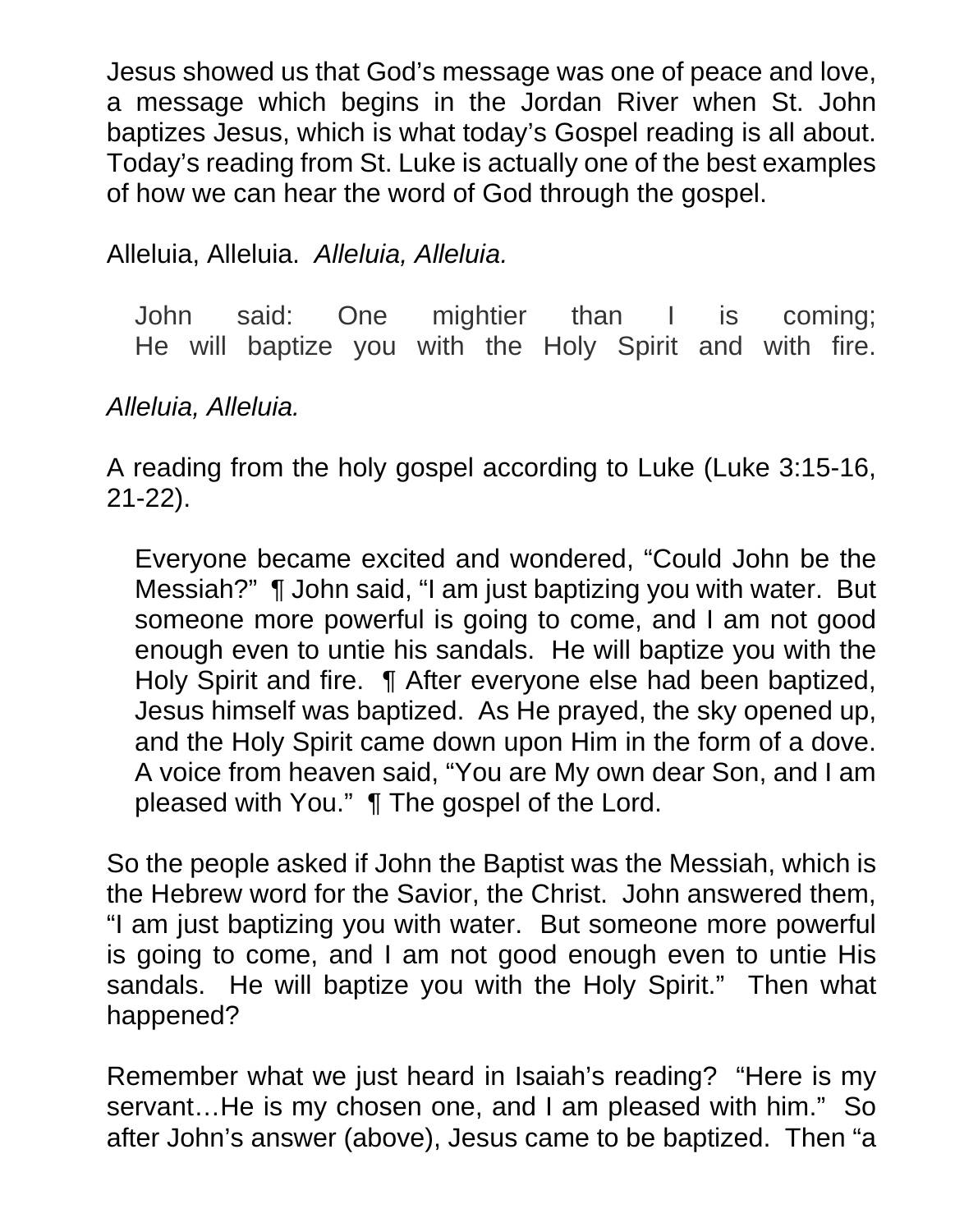voice from heaven said, 'You are My own dear Son, and I am pleased with You.'" So Isaiah's reading predicts what was to happen when Jesus was baptized and began His ministry. Two different times we hear about the voice of God in today's scripture. Today's psalm talks about the power of the voice of God, and in Luke's gospel we actually hear the voice of God tell us that Jesus is His Son. In fact, in today's gospel we witness one of the few times in the bible that all three persons of God are present together. The voice belongs to God the Father, Jesus is God the Son, and the dove represents God the Holy Spirit, all present together, all at the same time. So just as was predicted by Isaiah, God sent His Son Jesus to bring justice to all the earth, and when He was baptized, the thundering voice of God Himself told us how pleased He was with His Son. Now that the Christmas season is finished, now that Jesus, "the Lord is come," God wants us to listen to what Jesus is going to tell us.

And that, girls and boys, is the lesson in today's readings.

Instead of the Creed, on the feast of our Lord's baptism, it is customary in the church that we renew *our* baptismal vows, which you obviously don't remember because at your baptism you were babies, so your godparents answered for you. Today it is *your* turn. To each of the questions below, *you* respond, "I do." Listen carefully. After the first three questions, it should all start to sound pretty familiar.

Do you reject Satan? R. I do.

And all his works? R. I do.

And all his empty promises? R. I do.